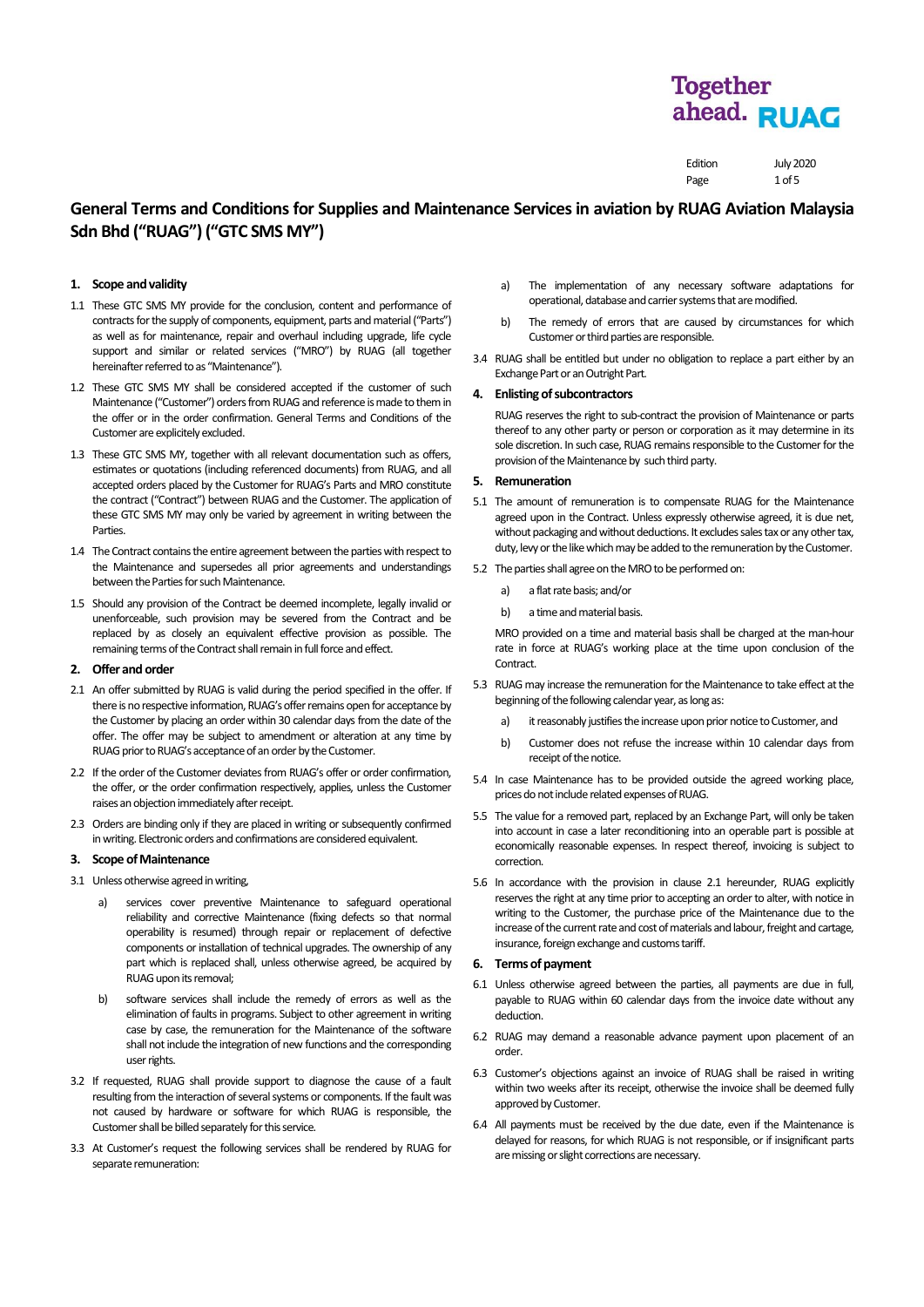Edition July 2020

 $2$  of 5

| Page |
|------|
|      |

- 6.5 Should the Customer fail to pay for the Maintenance within the time frame specified in article 6.1 hereunder, RUAG may:
	- i) impose a service charge on the unpaid balance at the lower of 1 % per month (i.e. 12 % per annum), or the maximum rate permitted by law, from the due date until the invoice and all service charges thereon have been paid in full. If allowed by applicable law, Customer shall also pay on demand any costs incurred by RUAG (including reasonable attorney's fees and legal expenses) in connection with the collection of any amounts due from Customer to RUAG which are not paid as agreed herein;
	- ii) refuse to make any further deliveries under the Contract until the amount due has been fully paid; and/or
	- iii) treat the failure of the Customer to make payments as a repudiation of the Contract by the Customer if the amount due remains unpaid after providing 7 calendar days notice to the Customer of such breach and an opportunity to rectify the breach. Such repudiation shall entitle RUAG to elect, without prejudice to any other rights of RUAG, to terminate the Contract in whole or in part (including any order or part thereof) and, in either case, to recover damages for the breach of the Contract.
- 6.6 The Customer is not entitled to withhold any payment as set off, counterclaim or retention unless the terms and conditions of such set off or the retention are agreed to in writing by RUAG prior to the provision of the Maintenance.

# **7. Transfer and retention of title**

- 7.1 The property and title in the Parts remain with RUAG until all payments and claims owed to RUAG for the Maintenance and all other monies owed to RUAG by Customer from the contractual relationship have been fully paid.
- 7.2 Customer shall, for the term of the retention of title, thoroughly keep the Parts under RUAG's retention of title, maintain them, insure and protect them against fire, water, damage and all other risk, as well as take all reasonable measures to secure RUAG's title. Sale, treatment, processing, mixing, pledging, chattel mortgaging or any other act of disposal of the Parts are permitted solely with prior written approval by RUAG. In case any Parts under RUAG's retention of title are drawn upon by a third party (e.g. by seizure), Customer shall advise such third party about the retention of title, and immediately notify RUAG of such event.

# **8. Right of retentionand lien**

RUAG has a right of retention and a contractual lien over the aircraft and all Parts of which RUAG has taken possession under any contract with the Customer, until all payments and claims owed to RUAG for the Maintenance and all other monies owed to RUAG by Customer from the business relationship have been fully paid. In case such lien should require additional legal action for its validity, Customer shall fully cooperate to have such actions executed.

# **9. Delivery times and default of delivery**

- 9.1 Ground time, time of performance and delivery dates shall only be binding if agreed on in writing and if:
	- a) Maintenance to be provided is clearly defined, and
	- b) the aircraft or Part to be maintained is placed at RUAG's disposal at the agreed time, and if
	- c) Customer has paid all amounts due under the relevant order.
- 9.2 Delivery times are considered adhered to if, prior to their expiration, the Maintenance agreed upon has been provided by RUAG. RUAG is entitiled to deliver the Maintenance in advance of the delivery schedule if required. Partial Maintenance delivery shall be permitted provided Customer suffers no disproportional disadvantage thereof.
- 9.3 RUAG shall be entitled to extend the agreed ground time and/or time of performance or delivery in case:
	- a) Customer requests performance of additional services; or
	- b) defects on airframe, systems, engines or components have been discovered and have to be rectified; or
- c) any additional services are required to maintain and/or restore aircraft's airworthiness; or
- d) components, parts and documents requested by RUAG on time from Customer or any third party are delayed, incomplete or not delivered; or
- e) aircraft is being delivered late or not in accordance with the terms and conditions set out in the Contract: or
- f) Customer's default of any other contractual obligation.
- 9.4 If RUAG cannot comply with a delivery time for reasons for which it is not responsible (e.g due to unfulfilled obligation to co-operate of the Customer or the fault of third parties), it is extended appropriately.
- 9.5 If the parties have agreed upon an exact deadline for Maintenance, and in case RUAG does not meet the deadlines so fixed, RUAG comes into default without further ado; in any other cases after a written reminder by the Customer granting a reasonable respite.

# **10. Force Majeure**

- 10.1RUAG shall not be held responsible for failure to perform or delay in performing any of its contractual obligations if such failure or delay is due to unforeseeable events beyond their reasonable control ("Force Majeure"), including but not limited to acts of God, war, insurrection, epidemics, sabotage, labour disputes, strikes, lock-outs, shortages of labour, interruption or delays in transportation, fire, explosion, equipment or machinery breakdown, failure or delays of RUAG's source of supply, shortage in material or energy, acts, orders or priorities of any aviation authority or government (e.g. non-issuance of an export license or nonapproval of service deliveries as well as the withdrawal of such an export authorization), embargo and any other cause whether arising from natural causes, human agency or anything beyond the reasonable control of RUAG.
- 10.2RUAG shall notify in writing Customer within two weeks following the occurrence of any event of Force Majeure citing this clause in said notice and shall supply all relevant information about its effects on the performance of its contractual obligations.
- 10.3Unless otherwise agreed to in writing between the parties, if RUAG is unable to perform the Contract because of Force Majeure, RUAG is temporarily excused from performance while the incident of Force Majeure is occurring and shall perform as soon as reasonably possible after the incident ends. The duration of the incident of Force Majeure shall be added to the time of performance granted to RUAG. RUAG shall not be subject to damage claims.
- 10.4 In case the duration of Force Majeure exceeds six months, the parties will have the right to terminate this contractual relationship immediately. Contractual obligations performed up to such date of termination shall be remunerated. If the purchase price has been paid by the Customer in full, RUAG will refund the purchase price less the accrued cost and expenses of the contractual obligations.

# **11. Place of performance**

- 11.1Unless otherwise agreed, the premises of RUAG are the place of performance.
- 11.2With the delivery at the place of performance risk is transferred to the Customer.

# **12. Inspection and acceptance**

- 12.1 In case acceptance of Maintenance is required by law, Customer shall inspect deliverables on his own cost and start this inspection promptly upon receipt of a notification of acceptance readiness, the "Certificate of Release to Service" (CRS), an EASA Form One, a Certificatate of Conformity (CoC) or equivalent, as applicable and whichever received earlier. Customer may not refuse to declare acceptance for defects by which the operability of the deliverables in question is not affected or in-significantly affected. If during the acceptance inspection major defects are detected, acceptance is postponed. RUAG remedies detected defects and notifies the Customer of a new acceptance date.
- <span id="page-1-0"></span>12.2 In case Customer fails to start the inspection within 14 calendar days upon receipt of a notification of acceptance readiness or of the CRS, an EASA Form One, a CoC or equivalent, as applicable and whichever received earlier,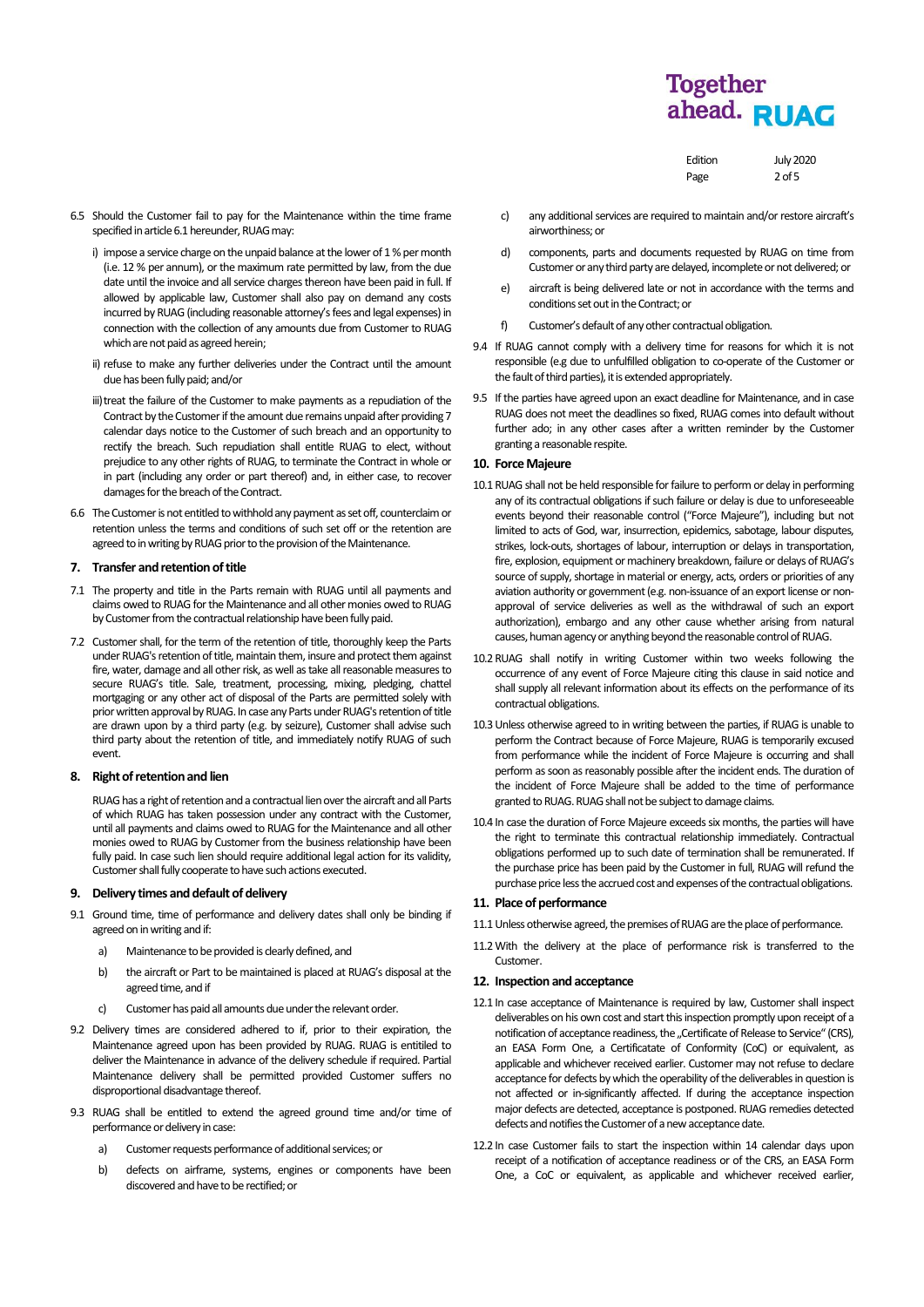| Edition | <b>July 2020</b> |
|---------|------------------|
| Page    | $3$ of 5         |

acceptance shall be deemed to have been declared without reservation. Acceptance shall be deemed to have been declared without reservation in any case when Customer puts into operation, without reservation, the deliverable, in particular when such object, to Customer's knowledge, is removed from RUAG's premises for other purpose than local testflight.

12.3 The provisions above shall not affect the risk for Customer to get in default already prior to expiry of the aforementioned period. The responsibility for technical condition and precaution, and, if applicable, for sustaining airworthiness of the object in question, as well as the risk of damage to the object shall, without further declarations, pass on to Customer, at the latest, as soon as the period pursuant to Art. [12.2](#page-1-0) is expired or in case Customer leaves the object on RUAG's premises after having accepted it; in such cases RUAG shall solely be liable for damages or destruction of the object when caused willfully or grossly negligently by RUAG. RUAG may charge the Customer a fee for any efforts or expenses due to reasonable care and storage of the aircraft or Parts. However, RUAG shall not be under any obligation to care and store the aircraft in case of Customer default.

# **13. Warranty**

13.1 RUAG warrants that Maintenance provided:

- a) is performed in a competent and diligent manner in accordance with industry standards relevant to authorized providers of such services,
- b) is free of defects in material and workmanship, and
- c) conforms to all mutually agreed contractual requirements.
- 13.2 For MRO and Parts of RUAG, claims due to defects shall be subject to a limitation period of 90 calendar days, 150 flight hours, or 100 cycles of the aircraft, whichever occurs first, following the completion or, if required, the CRS, EASA Form One, CoC or equivalent as applicable. However, for parts and services supplied by third parties the remaining supplier warranty shall be passed on to the Customer.
- 13.3RUAG's warranty may not be assigned in favour of any third party; and no third party may receive the benefit of RUAG's warranty which shall be for the benefit of the Customer only.
- 13.4All implied terms, conditions or warranties as to the description or the satisfactory quality of the Parts or their fitness for any purpose whatsoever are, to the fullest extent permitted by law, hereby excluded.
- 13.5 Defects shall be reported to RUAG in writing promptly after Customer becomes aware of them, at the latest within 10 calendar days after discovery.
- 13.6 In case Customer is entitled to elimination of a defect, RUAG can choose between remediation and replacement. Other claims of the Customer are expressly excluded. RUAG will only rectify the defects provided the defect is not the result of any alteration undertaken by any party, other than RUAG. Customer shall not be entitled to any additional indemnification whatsoever. In case the aircraft or Parts are not at RUAG's working place at the time a defect is reported, RUAG shall be entitled to appoint any working place where the defect will be rectified. RUAG shall be entitled to have the defect rectified by a third party.
- 13.7 The warranty shall exclude defects due to normal wear and tear or the aircraft or Parts not being operated, handled or stored by the Customer in accordance with manufacturer's recommendations or in accordance with the flight manual or applicable authority requirements or other causes RUAG is not responsible for.
- 13.8RUAG assumes no liability of whatever nature to the Customer relating to defects in Parts procured from third parties which have been installed by RUAG. However, RUAG will use its best endeavours to obtain from its suppliers of Parts any warranties and shall assign, if possible, such warranties to the Customer.
- 13.9 Handling of "Third Party Manufacturer Warranties"

If RUAG handles warranty claims for Customer toward third parties (e.g. manufacturers), Customer's obligation to first remunerate RUAG's efforts shall remain unaffected thereby. Payments, if any, made by such third party will then be reimbursed to Customer.

- 13.10 The express warranties and express representations of RUAG set forth in these GTC SMS MY are in lieu of, and RUAG disclaims, any and all other warranties, conditions or representations (express or implied, oral or written), with respect to the maintenance hereunder, including any and all implied warranties or conditions of title, noninfringement, merchantability, fitness or suitability for any particular purpose, whether alleged to arise by law, by reason of custom or usage in the trade. RUAG hereby expressly disclaims any warranty or representation to any person other than Customer.
- 13.11 Any warranty work carried out by the Customer or any third party as agreed in writing with RUAG shall not be reimbursed at a rate higher than RUAG' rates, and in such event RUAG is not responsible for any aircraft positioning costs, or freight charges which may incur.

## **14. Limitation of Liability**

- 14.1Notwithstanding anything else contained in the Contract to the contrary, RUAG shall not be liable (to the fullest extent permitted at law) whether by way of indemnity, guarantee, or by reason of any breach of contract, or of statutory duty or by reason of tort (including but not limited to negligence) or any other legal principle or doctrine for:
	- i. Any consequential, indirect, special, punitive or exemplary damages;
	- ii. Any loss of profits, loss of use, loss of revenue or loss of anticipated savings or for any financial or economic loss (whether direct or indirect) or for any consequential or indirect loss or damage whatsoever; or
	- iii. Any other amount in aggregate with any other liability (being any past, present or future liability) to which this article applies, that exceeds the aggregate value of the respective purchase order made under these GTC SMS MY.
- 14.2Otherwise, where it is permitted at law to do so the remedies in article 13 hereunder will apply.
- 14.3All claims for loss or damage shall be made by notice in writing to RUAG specifying the breach and the loss suffered by the Customer, given no later six (6) months from the date the breach occurred or the date the loss was suffered, whichever is later.

#### **15. Indemnity**

The Customer shall keep RUAG indemnified against all costs, claims, demands, expenses and liabilities of any nature, including, without prejudice to the generality of the foregoing, claims of death, personal injury, damage to property and consequential loss (including loss of profit) which may be made against the Customer or which the Customer may sustain, pay or incur as a result of or in connection with the manufacture, sale, export, import or use of the goods or provision of the services unless such costs, claims, demands, expenses or liabilities are directly and solely attributable to any breach of the Contract or guarantee by, or negligence of, RUAG or its duly authorised employee or agent.

# **16. Licenses and export regulations**

- 16.1 Insofar the Customer provides goods for the performance by RUAG, the Customer keeps informed at all times about national and international export regulations (e.g. ITAR) and notifies RUAG immediately in writing, if the goods provided are subject to these provisions in whole or in part. The Customer complies with all applicable export regulations and discloses to RUAG all relevant information for this purpose.
- 16.2Unless expressly otherwise agreed in writing, the Customer takes all measures required to obtain the official license needed for the provision of Maintenance. RUAG provides the Customer with appropriate support.
- 16.3Where applicable for goods provided by the Customer for the performance, Customer shall provide, no later than at the time of acceptance of the contract, the following minimum information:
	- The customs tariff numbers of the country of consignment, and the countries of origin of all goods.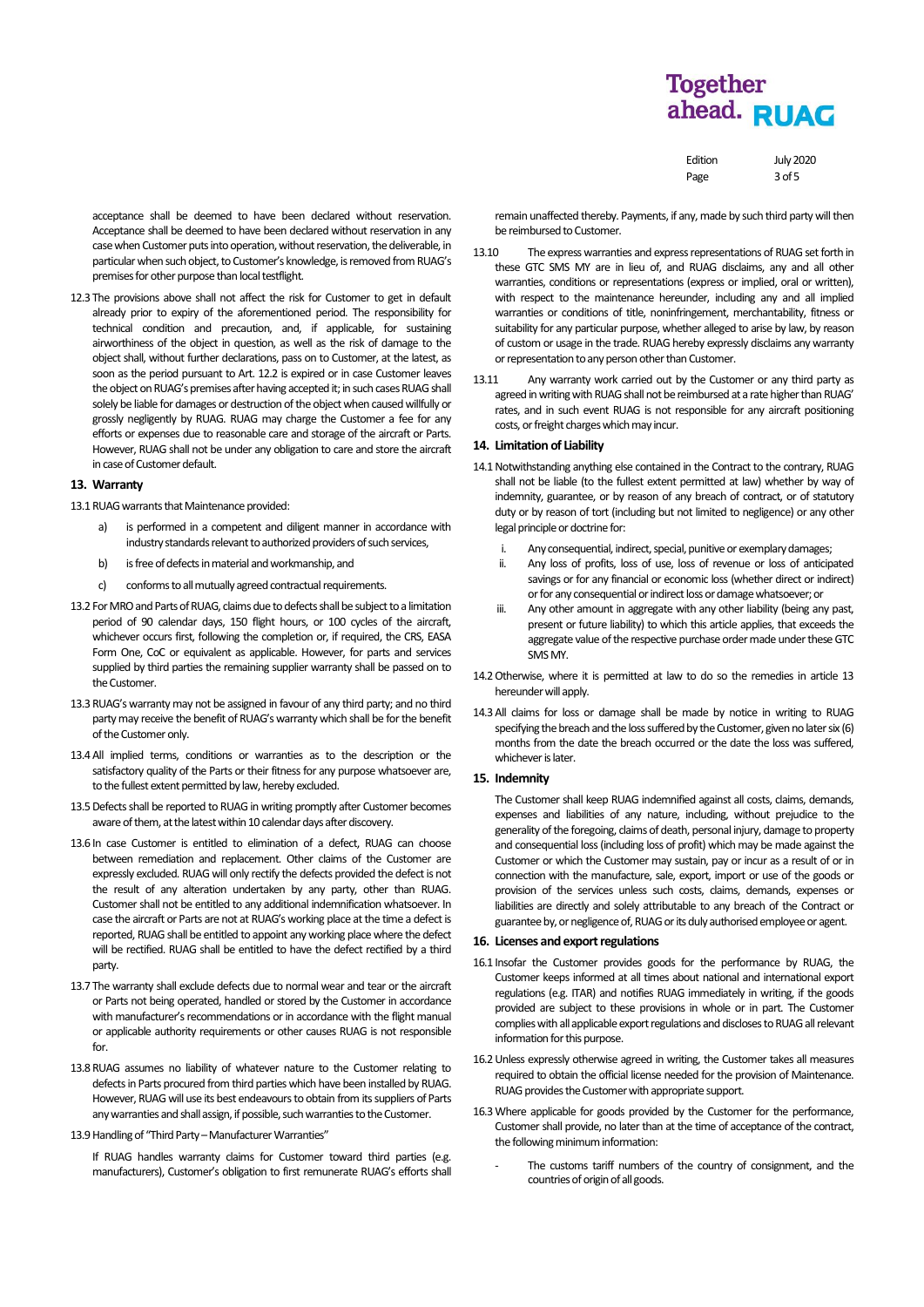| Edition | <b>July 2020</b> |
|---------|------------------|
| Page    | $4$ of 5         |

- For controlled goods, the relevant national export control numbers must be indicated and, if the goods and/or services are subject to U.S. export regulations, the U.S. Export Control Classification Numbers (ECCN) or classification numbers of the International Traffic in Arms Regulations (ITAR) must be specified.
- Proofs of preferential origin as well as conformity declarations and marks of the country of consignment or destination are to be submitted without being requested; certificates of origin upon request.

# **17. Emerging intellectual property rights**

- 17.1 Intellectual property rights (copyrights, patent rights etc.) that are created during the performance of the Contract, particularly on works, concepts, hardware and individual software including source code, program description in written or machine-readable form specially developed by RUAG belong to RUAG.
- 17.2 The Customer has a non-transferable and non-exclusive right to use the emerging intellectual property rights within the purpose of the Contract. In case of software this right includes the use on the hardware as agreed and their successor systems. For a changed operating system or higher performance class the modification and extension of the right of use requires the approval of RUAG.
- 17.3Both parties are entitled to use and dispose of ideas, procedures and methods which are not protected by law, but without being under the obligation to disclose them.

### 18. Pre-Existing intellectual property rights

- 18.1 Pre-Existing intellectual property rights (copyrights, patent rights etc.) remain with RUAG or third parties.
- 18.2 The Customer is granted a non-exclusive and non-transferable right to use the pre-existing intellectual property rights for the agreed purpose in the Contract.
- 18.3 If RUAG supplies any Maintenance in accordance with the Customer's specifications or using the Customer's goods, the Customer shall indemnify RUAG from and against all actions, claims, demands, costs, expenses and liabilities arising in connection with any alleged or actual infringement of the intellectual property rights of a third party.

## **19. Infringement of intellectual property rights**

- 19.1RUAG shall contest at its own cost and risk any third party claims arising from infringement of intellectual property rights. The Customer informs RUAG immediately in writing about claims of third parties due to infringement of intangible property rights. He lets RUAG conduct a possible trial and take care of the measures and instructions for a settlement in court or out of court. In case of a trial the Customer shall consult RUAG immediately. If necessary, he takes first damage-reducing measures.
- 19.2Under these conditions RUAG assumes the costs accruing to and damages paid by the Customer. In case of a settlement out of court RUAG makes the agreed payment to third parties only if it has approved it beforehand.

# **20. Confidentiality**

- 20.1Both parties shall treat in strict confidence all information which is neither generally known nor generally accessible, and shall use it only for the purpose of fulfilling the concluded Contract. The parties shall ensure the confidential treatment of all information relating to the Contract by their personnel and consulted specialists. In case of doubt, all information is to be treated confidentially.
- 20.2 Confidential information of a party does not include information which:
	- was already known to the other party, before it was made accessible by the disclosing party;
	- is or becomes generally known without the other party's responsibility;
	- was disclosed to the other party by a third party without any transfer restriction;
- was developed by the other party itself without using or referring to the confidential information of the protected party;
- has to be disclosed based on a legally binding decision of a law court, administrative or other authority. In this case the party under the obligation to disclose shall inform the other party immediately about the decision and consider protective measures the other party may want to implement.
- 20.3 This obligation of confidentiality already exists prior to the conclusion of the Contract and remains valid for a period of 3 years after termination of the contractual relationship.
- 20.4 A party must not disclose any confidential information to a third party without the prior written approval of the other party to the Contract. If the approval is given, the obligations of confidentiality are to be transferred to the receiving third party.
- 20.5Notwithstanding article 20.4 hereunder, RUAG may disclose confidential information to the companies of the RUAG Group, particularly the RUAG International Holding AG as well as its subsidiaries, and enlisted specialists (lawyers, auditors, experts). Furthermore the parties hereby give explicit approval that confidential information may be disclosed to the aircraft's owner, operator, responsible Continuing Airworthiness Management Organization and/or Aviation Authority, as applicable.
- 20.6Advertising and publications about specific services in connection with the contractual relationship require the written approval of the other party. Without the written approval of RUAG, the Customer may not advertise the fact that a cooperation between the parties exists or existed, and may not give RUAG as a reference.

# **21. Data protection**

Each party may have access to personal data (for example names, functions, business units, contact details and communication data) relating to the other party's employees, representatives, consultants, agents, contractors and other personnel ("Personnel"; "Personnel Data") in relation with the contract that is subject to these GTC SMS MY. The parties agree that they act as independent controllers in relation with such Personnel Data unless otherwise agreed expressly by the parties. Personnel Data may be processed only in accordance with applicable law, applying appropriate security measures (e.g. technical and organizational measures, etc.), and only in order to enter into and perform the contract and compatible purposes including but not limited to order and payment processing, tolls, taxes and import/export management, customer relationship management, business accounting and general administrative purposes. Each party undertakes to inform its own Personnel about the processing of Personnel Data by the other party, in accordance with applicable law. Additional details about RUAG's data processing are set out in RUAG's privacy notices (see www.ruag.com/en/privacy).

### **22. Compliance**

- 22.1 The parties shall comply with applicable legal standards, particularly with the competition and antitrust laws, industrial safety and child protection provisions (e.g. regarding conflict commodities), the prohibition of human trafficking and with the core conventions of the International Labor Organisation, as well with the provision against counterfeits or for the protection of the environment and of health (e.g. guidelines like REACH and RoHS). The contractual partner complies with the current code of conduct for business partners of RUAG, which he will be handed upon request.
- 22.2 The parties commit themselves not to directly or indirectly make any payment, gift or other commitment to any person in a manner contrary to applicable law, or accept financial or other favours, if in return the giving party expects an unjustified advantage or is rewarded. The parties also commit themselves to comply with the U.S. Foreign Corrupt Practices Act and the Convention on Combating Bribery of Foreign Public Officials in International Business Transactions concluded within the OECD on 17 December 1997 also in private business transactions.